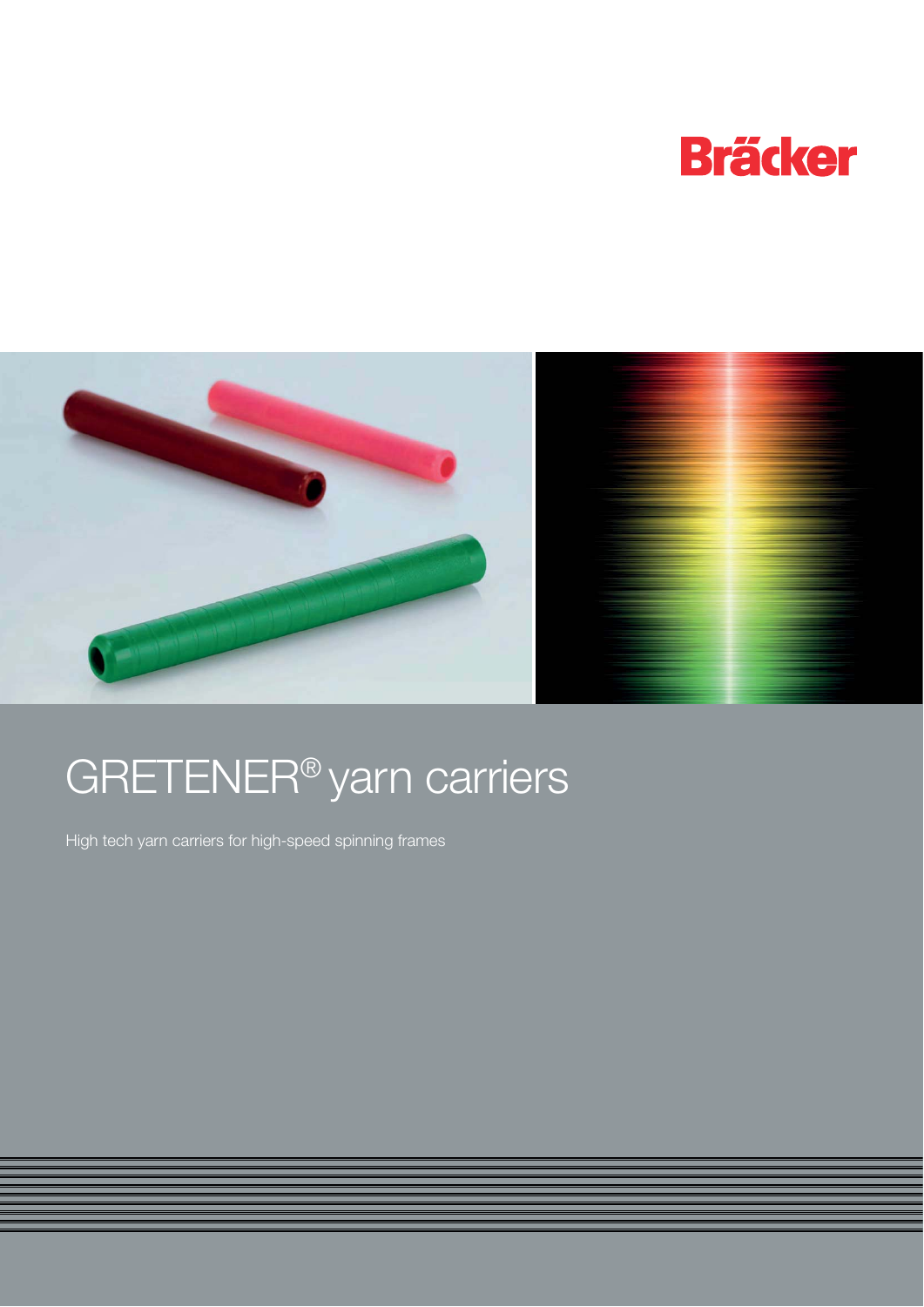# **GRETENER® high tech yarn carriers**

### **High tech yarn carriers for high-speed spinning frames**

Spinning tubes for the production of quality yarns at highest speeds require state of the art design, raw material and manufacturing processes.

GRETENER spinning tubes are exclusively made out of first grade compounds and by state of the art manufacturing technologies. They meet the highest quality requirements regarding dimensions, concentricity, run out stability and deformation. Hence they comply with ISO 368 standards in all aspects.

Only in combination with top quality spindles can GRETENER tubes guarantee the best possible performance.

|  | Characteristics of the different raw materials |
|--|------------------------------------------------|
|--|------------------------------------------------|

|                              | <b>ABS</b>     | PC                                                                         | <b>PBT 30 GV</b> |  |  |
|------------------------------|----------------|----------------------------------------------------------------------------|------------------|--|--|
| Spindle<br>revolution        | 18.000 rpm     | 20.000 rpm                                                                 | 25.000 rpm       |  |  |
| Suitability for<br>steaming  | no             | yes                                                                        | yes              |  |  |
| Auto<br>doffing              | yes            | yes                                                                        | yes              |  |  |
| Mechanical<br>stability      | sufficient     | good                                                                       | very good        |  |  |
| Run out<br>ISO 368 tolerance | length related | 180 - 210 mm / 0,20 mm<br>220 - 240 mm / 0,25 mm<br>230 - 280 mm / 0,40 mm |                  |  |  |
| Form stability               | good           | high                                                                       | very high        |  |  |
| Pressing-on-force            | $< 15 N^{*}$   |                                                                            | $< 15 N^{*}$     |  |  |



#### **Steaming of the GRETENER® yarn carriers**

Generally the GRETENER tubes may be steamed (except ABS tubes). However, there are some limiting parameters which have to be taken into consideration. When spinning a "soft" core yarn (with elastan), we strongly recommend to run tests with a few tubes only, before going into steaming large badges. The same is true, when yarns with a higher shrinking factor than the regular cotton- or wool-blends have to be steamed.

## **Lifetime of GRETENER® yarn carriers**

The potential lifetime of a tube depends on a number of aspects, each of which can influence the lifetime considerably. The life of a tube depends mainly on the way the tubes are handled in the spinning mill.

Attention should be paid to the following aspects:

- No cutting of the tube when removing bits and pieces of yarn
- No steaming with highly shrinkable yarns
- Prevent any treatment or contact with chemicals
- Prevent exposure to UV-rays
- Always use spindle-breaks do not stop the spindle manually

ABS Acrylnitril-Butadien-Styrol  $PC$ Polycarbonate PBT 30 GV Poly-Butylen-Terephthalat \* suitable for Rieter RoboDoff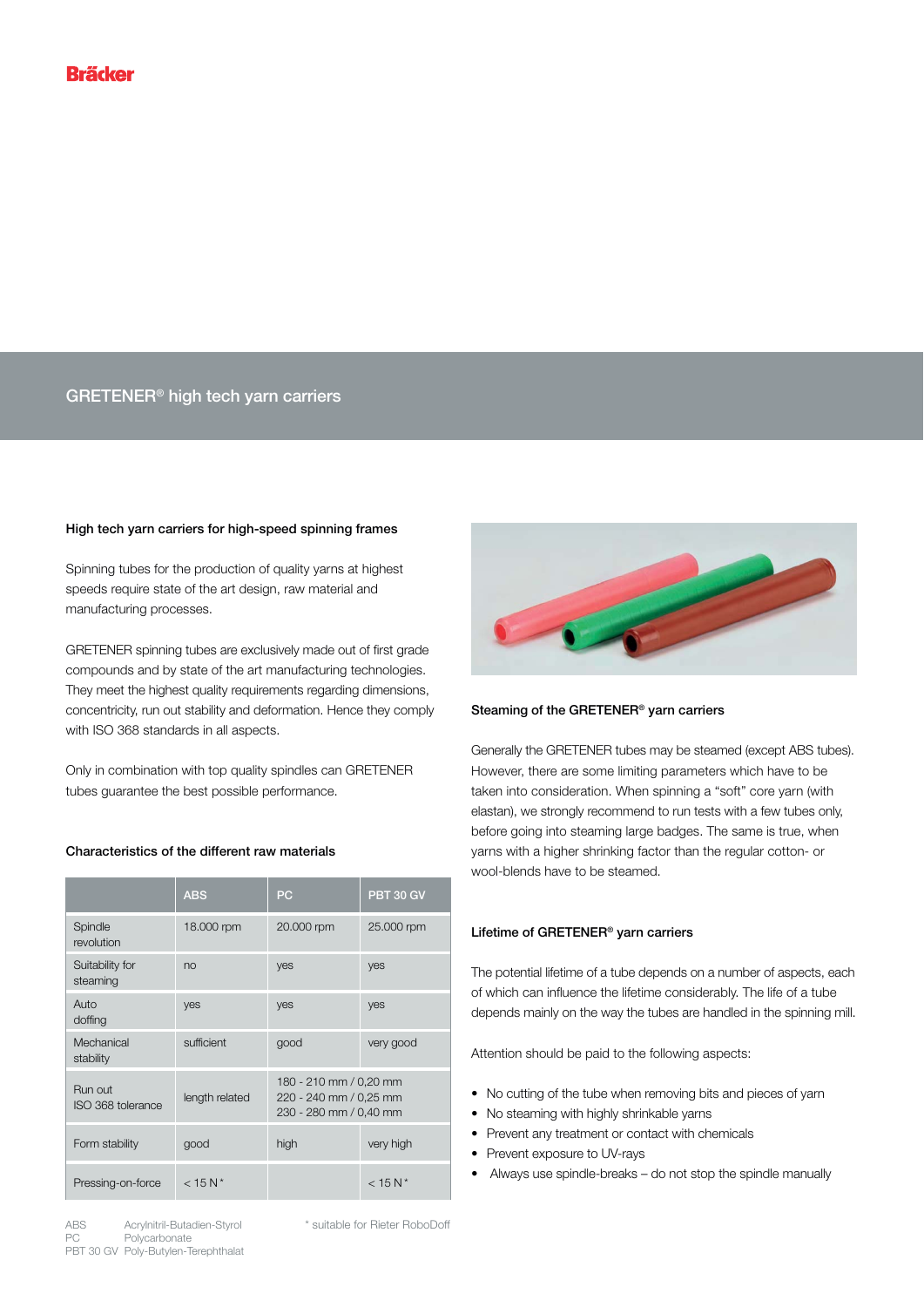# Table 1 - Dimensions and total run-out tolerances of tubes, ISO 368

## Dimensions in millimetres

|                                                                                                                                                                                                                                                                                                                                        | Lengths                      | <b>Row</b>     |         |            |                       |                             | Permissible total |         |         |                     |                     |                     |
|----------------------------------------------------------------------------------------------------------------------------------------------------------------------------------------------------------------------------------------------------------------------------------------------------------------------------------------|------------------------------|----------------|---------|------------|-----------------------|-----------------------------|-------------------|---------|---------|---------------------|---------------------|---------------------|
|                                                                                                                                                                                                                                                                                                                                        |                              | $\overline{0}$ |         | г          |                       | $\overline{2}$              |                   | 3       |         | run-out             |                     |                     |
| $l_{1}$                                                                                                                                                                                                                                                                                                                                | <b>Permissible deviation</b> | $d_{\tau}$     | $d_{2}$ | $d_{\tau}$ | $d_{2}$               | $d_{\scriptscriptstyle{1}}$ | $d_{2}$           | $d_{1}$ | $d_{2}$ | $T_{\rm r}^{\rm a}$ | $T_{\rm r}^{\rm b}$ | $T_{\rm r}^{\rm c}$ |
|                                                                                                                                                                                                                                                                                                                                        | Tubes with taper 1:38        |                |         |            |                       |                             |                   |         |         |                     |                     |                     |
| $d_3 = d_2 + 0.26$                                                                                                                                                                                                                                                                                                                     |                              |                |         |            |                       |                             |                   |         |         |                     |                     |                     |
| 180                                                                                                                                                                                                                                                                                                                                    |                              | 20,24          | 15,50   | 18,74      | 14,00                 | 17,24                       | 12,50             |         |         |                     |                     |                     |
| 190                                                                                                                                                                                                                                                                                                                                    |                              | 20,24          | 15,24   | 18,74      | 13,74                 | 17,24                       | 12,24             |         |         |                     |                     | 0,20                |
| 200                                                                                                                                                                                                                                                                                                                                    |                              | 22,26          | 17,00   | 20,26      | 15,00                 | 18,76                       | 13,50             |         |         |                     |                     |                     |
| 210                                                                                                                                                                                                                                                                                                                                    | ± 1,5                        | 22,27          | 16,74   | 20,27      | 14,74                 | 18,77                       | 13,24             |         |         |                     | 0,25                |                     |
| 220                                                                                                                                                                                                                                                                                                                                    |                              | 24,28          | 18,49   | 22,28      | 16,49                 | 20,28                       | 14,49             | 18,78   | 12,99   |                     |                     |                     |
| 230                                                                                                                                                                                                                                                                                                                                    |                              | 24,30          | 18,25   | 22,3       | 16,25                 | 20,30                       | 14,25             | 18,8    | 12,75   |                     |                     |                     |
| 240                                                                                                                                                                                                                                                                                                                                    |                              | 27,31          | 20,99   | 24,31      | 17,99                 | 22,31                       | 15,99             | 20,31   | 13,99   | 0,40                |                     |                     |
| 250                                                                                                                                                                                                                                                                                                                                    |                              | 27,32          | 20,74   | 24,32      | 17,74                 | 22,32                       | 15,74             | 20,32   | 13,74   |                     |                     |                     |
| 260                                                                                                                                                                                                                                                                                                                                    | ± 2                          | 30,34          | 23,50   | 27,34      | 20,50                 | 24,34                       | 17,50             | 22,34   | 15,50   |                     |                     |                     |
| 270                                                                                                                                                                                                                                                                                                                                    |                              | 30,35          | 23,24   | 27,35      | 20,24                 | 24,35                       | 17,24             | 22,35   | 15,24   |                     |                     |                     |
| 280                                                                                                                                                                                                                                                                                                                                    |                              | 33,36          | 25,99   | 30,36      | 22,99                 | 27,36                       | 19,99             | 24,36   | 16,99   |                     |                     |                     |
| 290                                                                                                                                                                                                                                                                                                                                    |                              | 33,37          | 25,74   | 30,37      | 22,74                 | 27,37                       | 19,74             | 24,27   | 16,64   |                     |                     |                     |
| 300                                                                                                                                                                                                                                                                                                                                    | ± 2.5                        | 36,39          | 28,50   | 33,39      | 25,50                 | 30,39                       | 22,50             | 27,39   | 19,50   |                     |                     |                     |
|                                                                                                                                                                                                                                                                                                                                        |                              |                |         |            | Tubes with taper 1:64 |                             |                   |         |         |                     |                     |                     |
|                                                                                                                                                                                                                                                                                                                                        |                              |                |         |            | $d_3 = d_2 + 0,16$    |                             |                   |         |         |                     |                     |                     |
| 180                                                                                                                                                                                                                                                                                                                                    |                              | 19             | 16,19   | 17         | 14,19                 | 15                          | 12,19             |         |         |                     |                     |                     |
| 190                                                                                                                                                                                                                                                                                                                                    |                              | 20             | 17,03   | 18         | 15,03                 | 16                          | 13,03             |         |         |                     |                     | 0,20                |
| 200                                                                                                                                                                                                                                                                                                                                    |                              | 21             | 17,88   | 19         | 15,88                 | 17                          | 13,88             | 15      | 11,88   |                     |                     |                     |
| 210                                                                                                                                                                                                                                                                                                                                    | ± 1,5                        | 22             | 18,72   | 20         | 16,72                 | 18                          | 14,72             | 16      | 12,72   |                     | 0,25                |                     |
| 220                                                                                                                                                                                                                                                                                                                                    |                              | 24             | 20,56   | 22         | 18,56                 | 20                          | 16,56             | 18      | 14,56   |                     |                     |                     |
| 230                                                                                                                                                                                                                                                                                                                                    |                              | 24             | 20,41   | 22         | 18,41                 | 20                          | 16,41             | 18      | 14,41   |                     |                     |                     |
| 240                                                                                                                                                                                                                                                                                                                                    |                              | 27             | 23,25   | 24         | 20,25                 | 22                          | 18,25             | 20      | 16,25   | 0,40                |                     |                     |
| 250                                                                                                                                                                                                                                                                                                                                    |                              | 27             | 23,09   | 24         | 20,09                 | 22                          | 18,09             | 20      | 16,09   |                     |                     |                     |
| 260                                                                                                                                                                                                                                                                                                                                    | ± 2                          | 30             | 25,94   | 27         | 22,94                 | 24                          | 19,94             | 22      | 17,94   |                     |                     |                     |
| 270                                                                                                                                                                                                                                                                                                                                    |                              | 30             | 25,78   | 27         | 22,78                 | 24                          | 19,78             | 22      | 17,78   |                     |                     |                     |
| 280                                                                                                                                                                                                                                                                                                                                    |                              | 33             | 28,63   | 30         | 25,63                 | 27                          | 22,63             | 24      | 19,63   |                     |                     |                     |
| 290                                                                                                                                                                                                                                                                                                                                    |                              | 33             | 28,47   | 30         | 25,47                 | 27                          | 22,47             | 24      | 19,47   |                     |                     |                     |
| 300                                                                                                                                                                                                                                                                                                                                    | ± 2.5                        | 36             | 31,31   | 33         | 28,31                 | 30                          | 25,31             | 27      | 22,31   |                     |                     |                     |
| $n \leq 15000$ min <sup>-1</sup> (r/min of spindle)<br>a<br>$\phi d_2$<br>$\phi d_{1}$<br>$\phi_{\mathcal{A}_1}$<br>$\phi d_3$<br>15 000 min <sup>-1</sup> < $n \le 18$ 000 min <sup>-1</sup> (r/min of spindle)<br>b<br>10 <sup>°</sup><br>l <sub>1</sub><br>$n > 18000$ min <sup>-1</sup> (r/min of spindle)<br>$\mathbf C$<br>$l_1$ |                              |                |         |            |                       |                             |                   |         |         |                     |                     |                     |

**Example 2016** recommended

Tube type A with plain top

Tube type B with rolled-in top